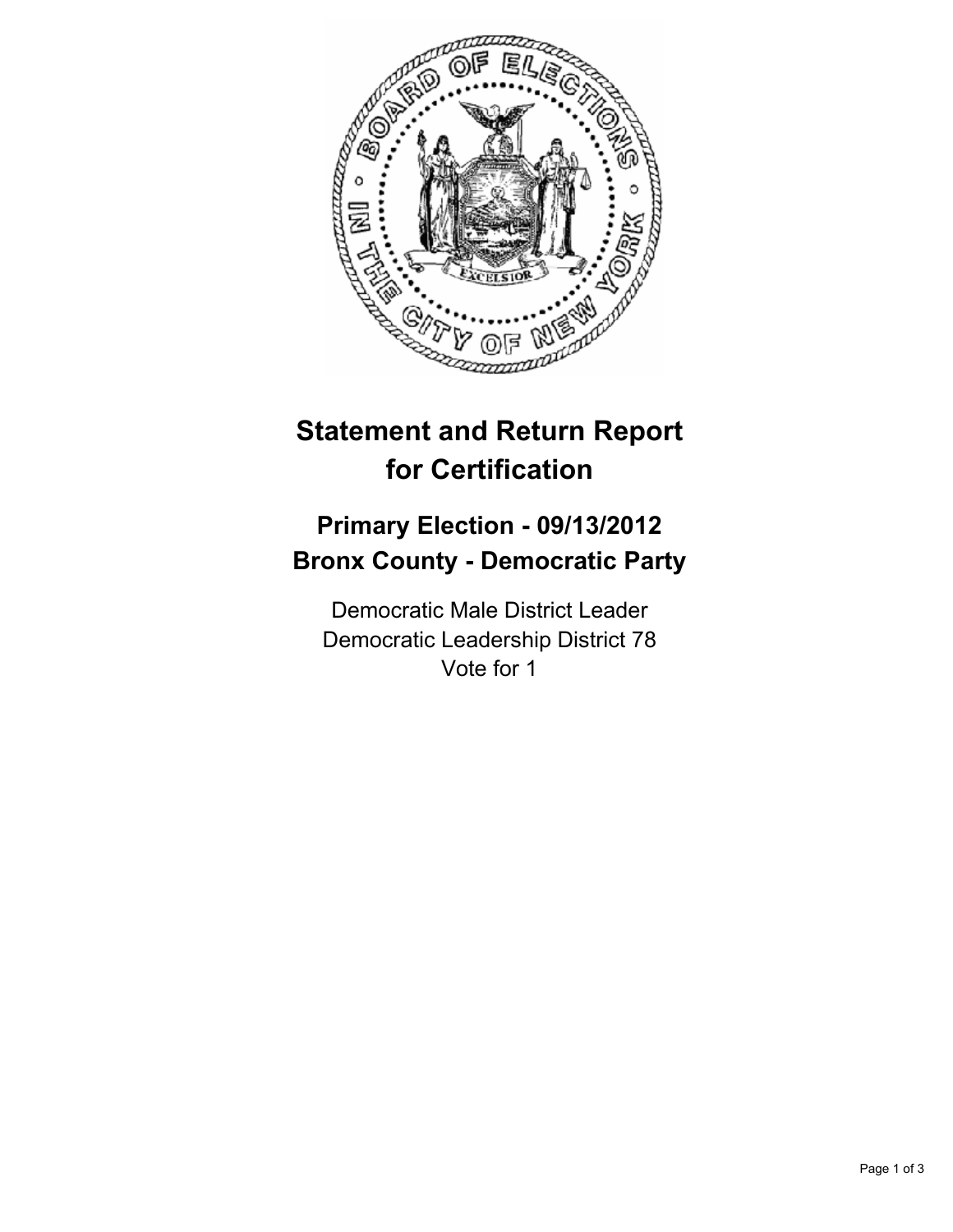

## **Assembly District 78**

| <b>PUBLIC COUNTER</b>                                    | 2,497        |
|----------------------------------------------------------|--------------|
| <b>EMERGENCY</b>                                         | 0            |
| <b>ABSENTEE/MILITARY</b>                                 | 105          |
| <b>FEDERAL</b>                                           | 0            |
| <b>SPECIAL PRESIDENTIAL</b>                              | $\mathbf{0}$ |
| <b>AFFIDAVIT</b>                                         | 92           |
| <b>Total Ballots</b>                                     | 2,694        |
| Less - Inapplicable Federal/Special Presidential Ballots | 0            |
| <b>Total Applicable Ballots</b>                          | 2,694        |
| <b>JOSE RIVERA</b>                                       | 1,641        |
| <b>RICARDO MARTINEZ</b>                                  | 506          |
| AL SHARPTON (WRITE-IN)                                   | 1            |
| CARLOS ENRIQUE OLIVERA (WRITE-IN)                        | 1            |
| JAMES PEREZ (WRITE-IN)                                   | 1            |
| MALIK ROSE (WRITE-IN)                                    | 1            |
| MARK GJONAJ (WRITE-IN)                                   | 4            |
| NANCY ABAD DE LEON (WRITE-IN)                            | 2            |
| NANCY ABOD DE LEON (WRITE-IN)                            | 3            |
| UNATTRIBUTABLE WRITE-IN (WRITE-IN)                       | 1            |
| <b>Total Votes</b>                                       | 2,161        |
| Unrecorded                                               | 533          |